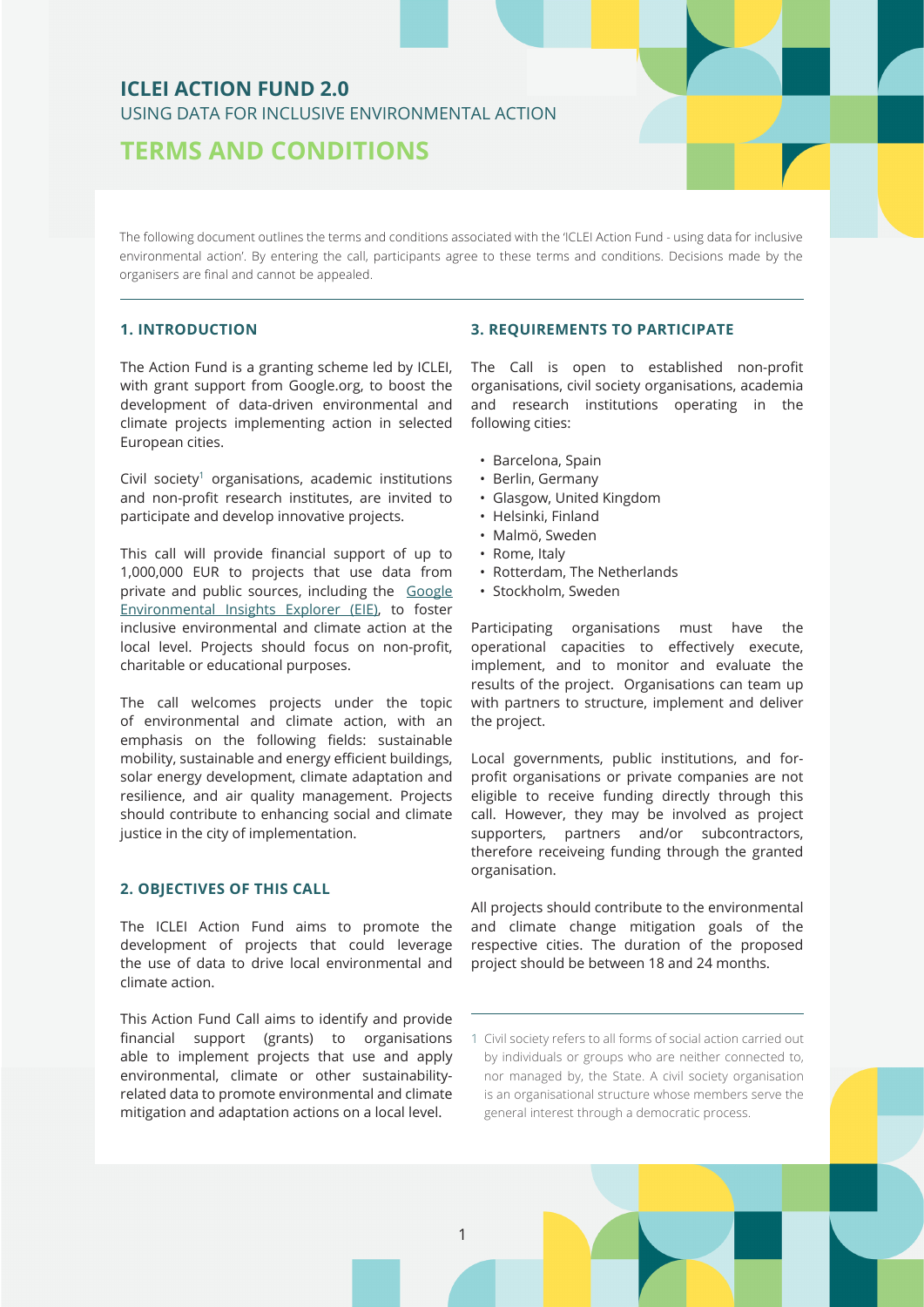USING DATA FOR INCLUSIVE ENVIRONMENTAL ACTION

# **TERMS AND CONDITIONS**

### **4. ELIGIBLE PROJECTS**

The project can be in the design, planning, or implementation phase as detailed below:

- **• Design Stage:** You have a new project idea that you would like to develop based on existing project experiences or initiatives,that responds to your organisation's strategic goals and is aligned with the objectives of this call. You have defined the desired outcomes and have developed some initial planning to get the project off to a good start. You have identified a problem that needs to be solved, the team to make it happen, the approximate budget needed and a timescale. Before being able to go to the Planning stage, you need to make it ready for funding.
- **• Planning stage:** Your project's goals are defined and developed into a specific and workable plan ready to be carried out. The plan includes the project's scope and an appropriate approach, a schedule for the tasks involved, and an estimate of necessary resources. You have identified your key stakeholders and have a detailed plan for implementation. Your project plan is aligned with the objectives of the Action Fund. The Action Fund gives you the possibility to adjust your project plan to create more impact.
- **• Implementation stage:** You have an ongoing project aligned with the objectives of this call. You are coordinating project work, people and resources, and resolving conflicts and issues. You are producing the project deliverables in accordance with the project plans. Through the Action Fund you can scale up your activities and deliverables and thereby generate more impact.

Examples of eligible projects:

**• Sustainable Mobility:** projects that contribute to the reduction of transport related GHG emissions and improve the efficiency of local transport systems, fostering multimodality

and sustainable mobility patterns. Examples of these types of projects include: active mobility, public transport, mobility as a service, electric mobility, car/bike sharing, car pooling, etc.

- **• Sustainable and Energy Efficient Buildings:**  projects that reduce energy consumption and promote energy efficiency in public, private, commercial or industrial buildings. Examples include: energy savings competitions, building retrofitting, energy poverty alleviation, smart building applications, social housing renovation programmes, etc.
- **• Solar Energy Development:** Projects fostering the use and development of solar energy on a local level. Examples include: solar photovoltaic systems, solar thermal systems development, energy cooperatives, energy communities, etc.
- **• Climate adaptation and resilience:** Projects that help cities and citizens to adapt to the effects of climate change and enhance local climate resilience. Examples include: naturebased solutions projects, green infrastructure developments, climate monitoring tools, green and healthier public spaces development, etc.
- **• Air Quality Management:** Projects aimed at supporting the management and improvement of local air quality, for example: air quality monitoring, air pollution awareness, air pollution monitoring and prediction, indoor air pollution management, etc.
- Projects which fall under the category of **environmental and climate action**.

### **5. PARTICIPANTS AND OBLIGATIONS**

 $\overline{2}$ 

Project applications must be original, owned by the organisation, and must not violate the intellectual property rights of other parties. Submissions must not be illegal under applicable national and international laws; depict or incite hatred, defame, abuse, harass, promote violence or conflict, stalk,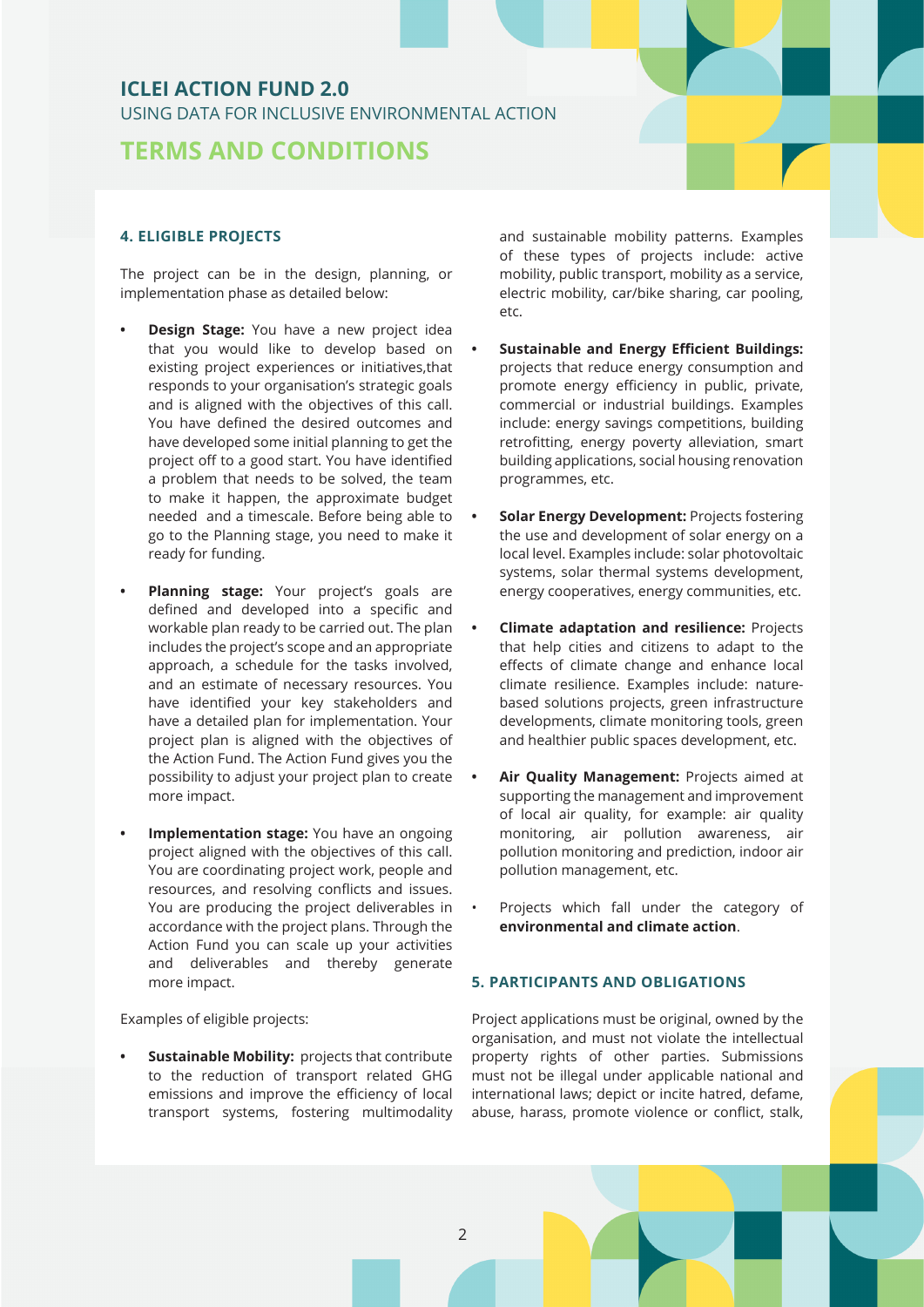USING DATA FOR INCLUSIVE ENVIRONMENTAL ACTION

# **TERMS AND CONDITIONS**

threaten a specific person or social group, or otherwise violate the legal rights of third parties (including those of privacy and publicity).

No purchase or payment of any kind is required to enter or win this call. Participants are responsible for any expenses incurred when preparing the application(s).

ICLEI's and Google.org's staff are not eligible to participate in this call.

### **6. CALL DEVELOPMENT PROCESS**

### **6.1 Application Process**

Competing organisations and institutions must fill in the application form according to these terms and conditions. By participating in the call, applicants accept these terms and conditions.

Submissions should be made online and in English only. Organisations may submit more than one application.

The submission period begins on 12 May 2022 at 12:00 PM Central European Summer Time ("CEST") and ends on 24 July 2022 at 23:59 Central European Summer Time ("CEST"). Only complete submissions entered during this period will be accepted. Submissions made outside of this time frame will not be accepted. Once an application is submitted, the participant cannot make any changes or alterations to it.

ICLEI will acknowledge receipt of the submission by email. For more information, or if you have questions about the submission procedure, please email: [actionfund@iclei.org.](mailto:actionfund%40iclei.org?subject=)

### **6.2 Project selection**

Application forms will be received and evaluated by a Selection Committee formed of representatives from ICLEI Europe. This Committee will assess submissions on a rolling basis until the deadline for the call has expired. The Selection Committee will officially communicate its final decision to the selected applicants. Please note, only selected participants will be informed.

### **7. SELECTION CRITERIA OF PROJECTS**

The criteria to evaluate and select the awarded projects include:

- **• Complete proposal submission**: whether or not the organisation or institution meets all of the necessary requirements, project information and details as established in these rules and the application form.
- **• Strategic vision and impact of the project:** alignment with the goals of the call and contribution to environment and climate change action on a local level. Alignment of the organisations aims with the aims of the project.
- **• Data-driven project:** level of usage and applicability of existing data sources, including data from Google's online tool, the Environmental Insights Explorer (EIE).
- **• Innovation:** degree of originality and innovation of the proposal.
- **• Climate justice**: the project explicitly endeavours to engage with injustices/ inequalities linked to climate change. This may include direct or indirect support to vulnerable communities, neighbourhoods and districts, as well as approaches that seek to make visible and address existing patterns of exclusion. The project also considers its potential negative impacts in terms of climate justice and puts in place measures to mitigate these risks.
- **Experience:** skills and abilities of the applicant organisation or institution and its team. Demonstrated experience working on similar projects, and the organisation's knowledge of the city.
	- **Suitability and replicability:** is the project

3